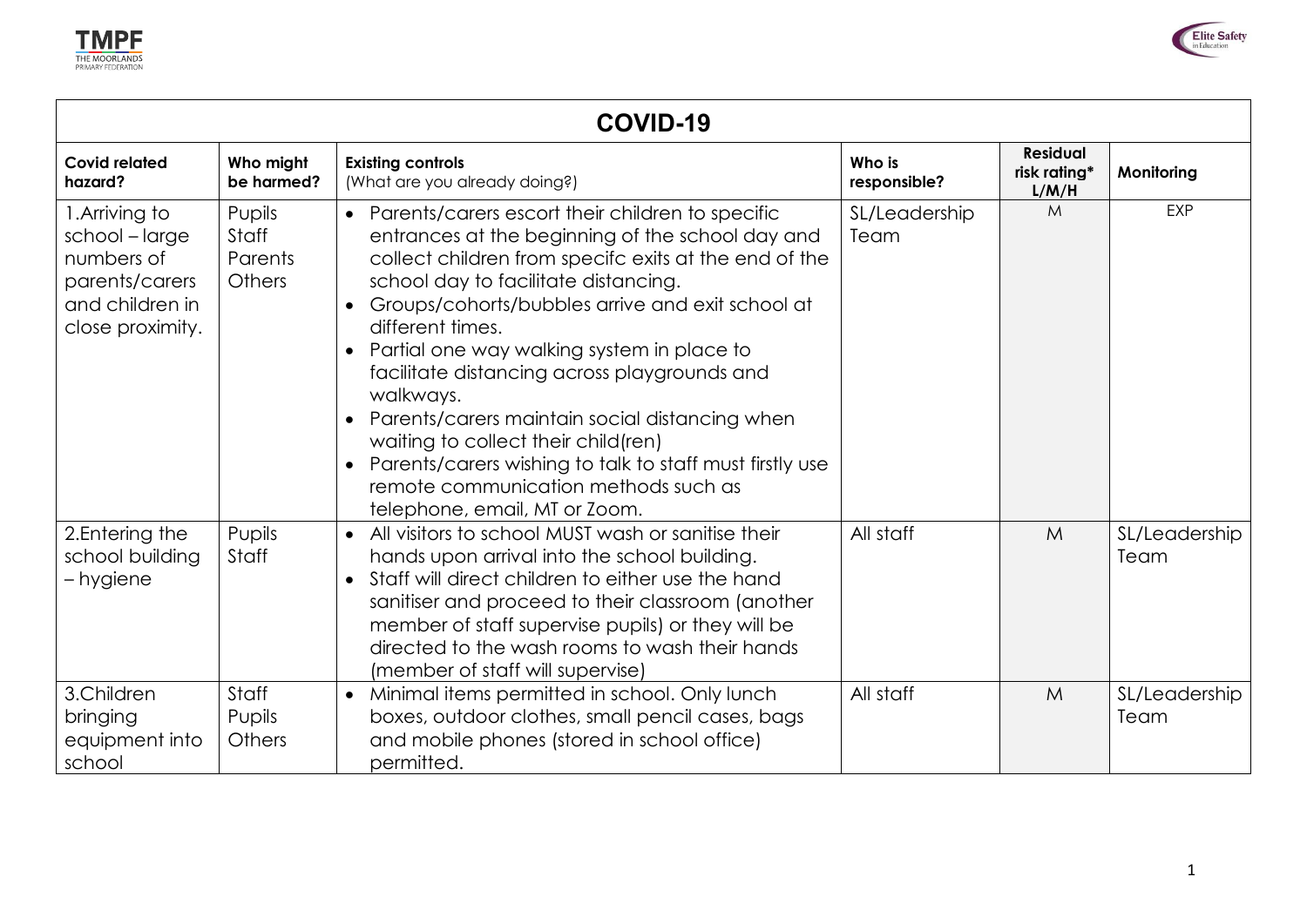



| 4.Classroom<br>organisation                                                | Staff<br>Pupils | • The classroom must be set up (where possible) with<br>all desks forward facing and side-to-side seating.<br>Tissues available in each classroom for pupils to use<br>$\bullet$<br>when coughing or sneezing and they must go into<br>a bin after one use.<br>• Hand santizer available        | All staff | M | SL/Leadership<br>Team |
|----------------------------------------------------------------------------|-----------------|-------------------------------------------------------------------------------------------------------------------------------------------------------------------------------------------------------------------------------------------------------------------------------------------------|-----------|---|-----------------------|
|                                                                            |                 | Children will be taught in their class 'bubble' and<br>not mixed with other class bubbles.<br>• Bubbles will undertake lunch, morning and<br>afternoon breaks together.                                                                                                                         | All staff | M | SL/Leadership<br>Team |
| 5.Classroom<br>Lessons                                                     | Staff<br>Pupils | • Pupils old enough to understand will be informed<br>not to touch staff and their peers where possible.<br>• Staff should avoid close face-to-face contact and<br>minimise time spent within 1 metre of anyone                                                                                 | All staff | M | SL/Leadership<br>Team |
| 6.Use of school<br>resources in<br>individual<br>bubbles                   | Staff<br>Pupils | Keep the use of resources to each allocated<br>bubble.<br>Pupils should use their own allocated pencils and<br>pens and not share with others.<br>All classroom based resources i.e. books and<br>$\bullet$<br>games should be cleaned regularly along with all<br>frequently touched surfaces. | All staff | M | SL/Leadership<br>Team |
| 7.Use of school<br>resources<br>shared<br>between<br>bubbles or<br>classes | Staff<br>Pupils | Shared resources between bubbles or classes will<br>be cleaned frequently and always between<br>bubbles, and, where possible, rotated to allow<br>them to be left unused and out of reach for a<br>period of 48 hours (72 hours for plastics) between<br>use by different bubbles.              | All staff | M | SL/Leadership<br>Team |
| 8.Taking<br>items/resources<br>home                                        | Staff<br>Pupils | • Unnecessary taking home of equipment /<br>resources discouraged                                                                                                                                                                                                                               | All staff | M | SL/Leadership<br>Team |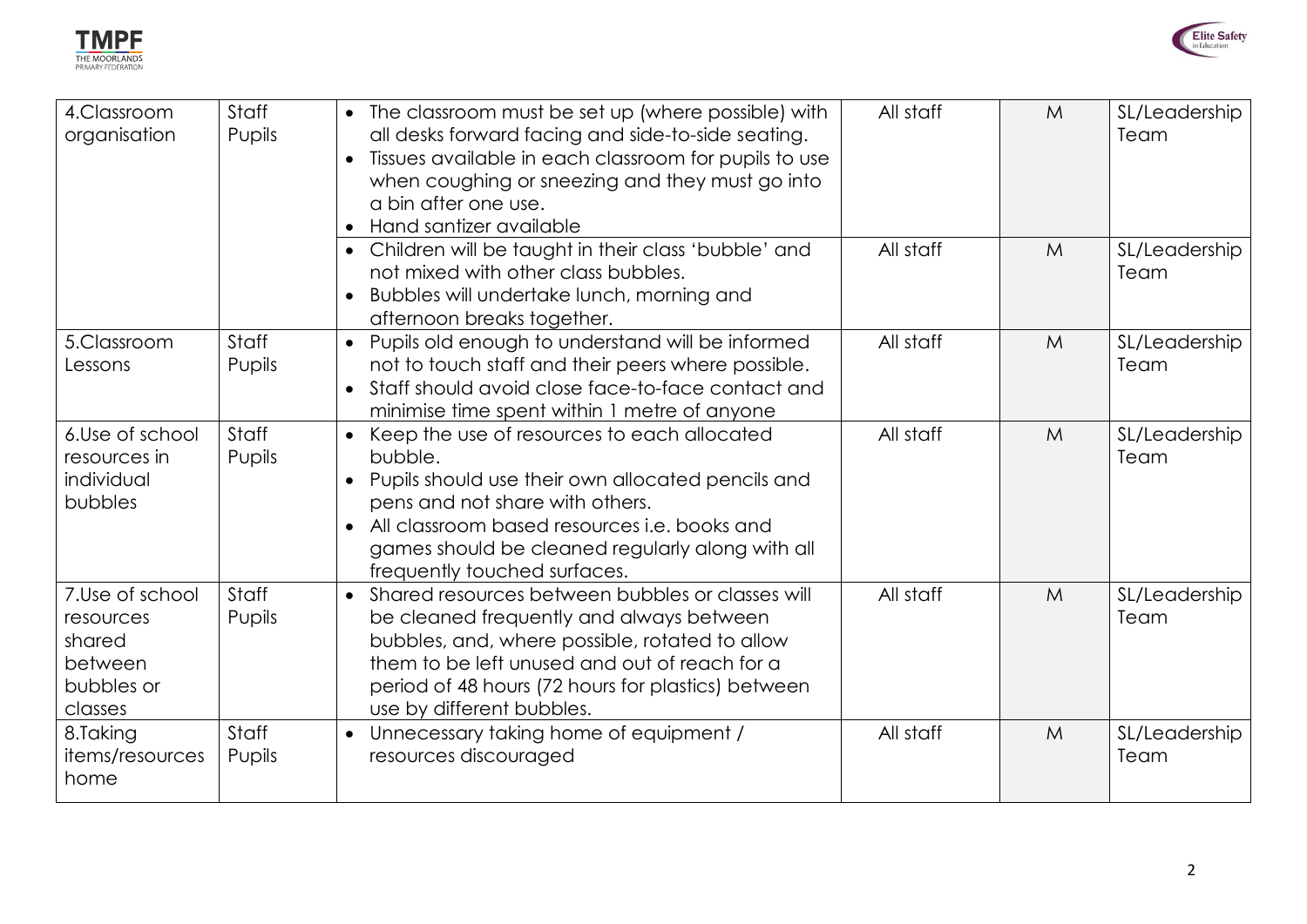



|                                                    |                 | • Reading books and school diaries will not be<br>moved between home and school at the<br>beginning of term.                                                                                                                                                                                                                                                                                                                                                                                                                                                                                                                                 |                      |   |                       |
|----------------------------------------------------|-----------------|----------------------------------------------------------------------------------------------------------------------------------------------------------------------------------------------------------------------------------------------------------------------------------------------------------------------------------------------------------------------------------------------------------------------------------------------------------------------------------------------------------------------------------------------------------------------------------------------------------------------------------------------|----------------------|---|-----------------------|
| 9.Assemblies<br>Collective<br>Worship              | Staff<br>Pupils | Assemblies and acts of collective worship will only<br>$\bullet$<br>ocurr within class bubbles. Where possible, whole<br>school attendance will be undertaken via secure<br>online platforms such as Microsoft Teams.                                                                                                                                                                                                                                                                                                                                                                                                                        | All staff            | M | SL/Leadership<br>Team |
| 10.Educational<br>Visits                           | Staff<br>Pupils | • All outdoor educational visits will be risk assessed<br>on an individual basis.<br>Full suitable and sufficient risk assessments to be put<br>in place for each visit.                                                                                                                                                                                                                                                                                                                                                                                                                                                                     | SL/Leadersip<br>Team | M | <b>EXP</b>            |
| 11. Pupils with<br><b>SENDs</b>                    | Staff<br>Pupils | • Pupils who have complex needs or who need<br>close contact care, will continue as normal.                                                                                                                                                                                                                                                                                                                                                                                                                                                                                                                                                  | All staff            | M | SL/Leadership<br>Team |
| 12.Use of non-<br>classteachers<br>and other staff | Staff<br>Pupils | • Non-classteachers and other staff will maintain<br>social distancing and avoid close working.<br>Enhancing cleaning of learning resources (see 7).<br><b>Music tuition</b><br>No sharing of woodwind instruments<br>Good Ventilation required<br>Singing, wind and brass playing should not take<br>place in larger groups such as school choirs and<br>ensembles, or school assemblies.<br>P.E.<br>Maximise distance between pupils.<br>Equipment used will be cleaned after each use.<br>$\bullet$<br>Indoor sports will be in class bubble only and social<br>distancing carried out and all equipment cleaned<br>after each group use. | All staff            | M | SL/Leadership<br>Team |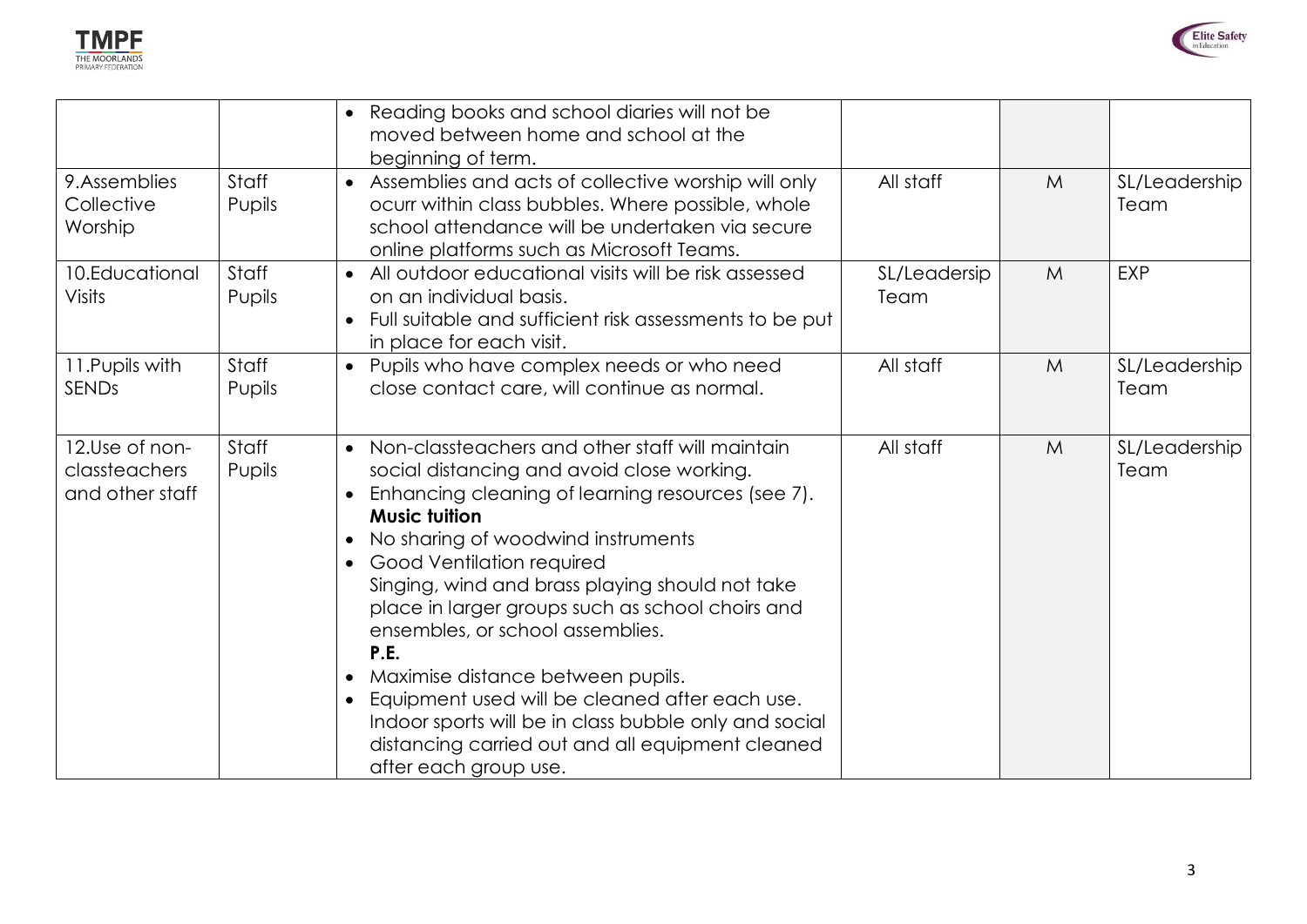



| 13. Before and<br>After school<br>clubs                         | Pupils<br><b>Staff</b> | • School run wrap around care provision will organise<br>children within their class bubble.<br>Where possible the same staff will provide care<br>provision to reduce risk.                                                                         | Staff<br>providers | M | SL/Leadership<br>Team |
|-----------------------------------------------------------------|------------------------|------------------------------------------------------------------------------------------------------------------------------------------------------------------------------------------------------------------------------------------------------|--------------------|---|-----------------------|
| 14.Children<br>requiring using<br>the toilet in<br>lesson times | Pupils<br><b>Staff</b> | • Children will be reguarly reminded of the<br>importance of washing their hands after using the<br>toilet and where possible on their return to the<br>classroom to use the hand sanitiser.<br>• Toilet areas will be cleaned on a regular basis    | All staff          | M | SL/Leadership<br>Team |
| 15.Break times                                                  | Pupils                 | • Children informed again of the importance of<br>social distancing whilst outside.<br>Class bubbles will have different break times.<br>Supervising staff must keep a safe distance from<br>each other at all times where possible.                 | All staff          | M | SL/Leadership<br>Team |
| 16.Break Times -<br><b>Staff Room</b>                           | Staff                  | The use of each staff room will be reduced.<br>$\bullet$<br>Staff must sit at least 2 metres apart from each<br>other.<br>Staff must make their own drinks/food and wash<br>and dry their own cups and other crockery and<br>utensils.               | All staff          | M | SL/Leadership<br>Team |
| 17. Lunch<br>breaks                                             | <b>Staff</b><br>Pupils | Rota system in place for children to eat a hot meal<br>$\bullet$<br>/ sandwiches.<br>Class bubbles to consume their lunch in their<br>classroom.<br>Lunchtime staff and kitchen staff to maintain social<br>distancing where possible from children. | All staff          | M | SL/Leadership<br>Team |
| First Aid - minor<br>treatment                                  | <b>Staff</b><br>Pupils | Where minor first aid treatment is required First<br>$\bullet$<br>Aiders must ensure they wear gloves and a face<br>covering if prolonged face-to-face contact when<br>dealing with injuries.                                                        | All staff          | M | SL/Leadership<br>Team |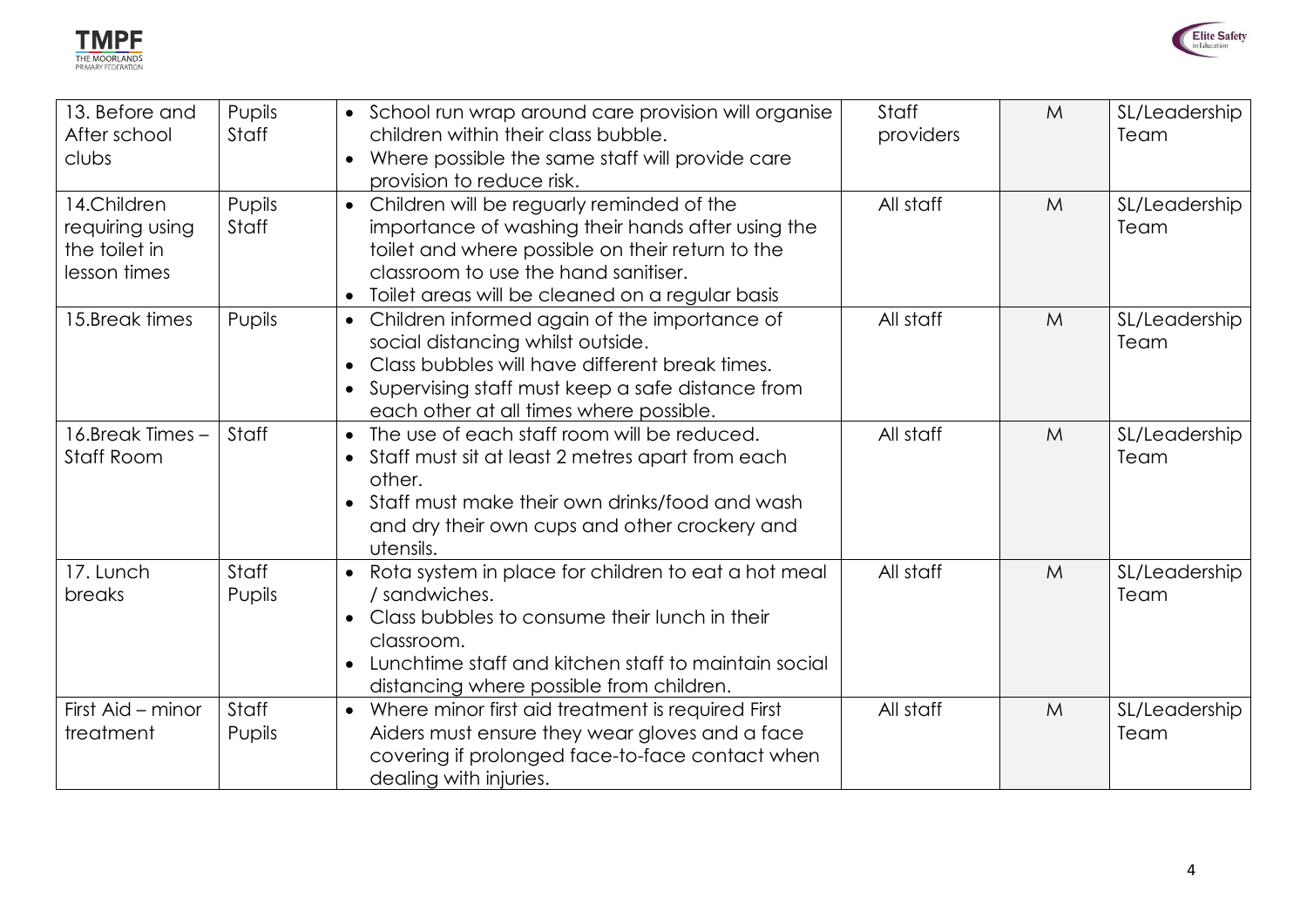



|                                           |                           | • Where possible (age and maturity of child) ask<br>them to wipe away any blood or hold cold<br>compresses etc.<br>Ensure records of injury and treatment are<br>$\bullet$<br>recorded and who administered first aid treatment.<br>• Always wash hands after contact<br>• Any dressings used to be double bagged.                                                                                                                                  |                                         |   |                       |
|-------------------------------------------|---------------------------|-----------------------------------------------------------------------------------------------------------------------------------------------------------------------------------------------------------------------------------------------------------------------------------------------------------------------------------------------------------------------------------------------------------------------------------------------------|-----------------------------------------|---|-----------------------|
| Intimate Care                             | Staff                     | • When staff are carrying out any intimate care they<br>must: (as per their usual requirements)<br>Wear gloves<br>Wear an apron<br>Wear a mask<br>Nappies, wipes etc. must be double bagged and<br>placed into a bin (preferably a closed bin)<br>Soiled clothes to be double bagged and given to<br>Parents on collection of child.<br>• Staff must wash their hands once gloves and masks<br>are removed<br>Record all intimate care carried out. | All staff                               | M | SL/Leadership<br>Team |
| Use of Outside<br>Gyms/fixed<br>equipment | Pupils                    | • Fixed outdoor equipment is not to be used.                                                                                                                                                                                                                                                                                                                                                                                                        | All staff                               | M | SL/Leadership<br>Team |
| Poor hygiene<br>practice                  | Staff<br>Pupils<br>Others | • Posters are displayed throughout the school<br>reminding pupils, staff and visitors to wash their<br>hands, e.g. before entering and leaving the<br>school.<br>Pupils, staff and visitors are encouraged to wash<br>their hands with soap or alcohol-based sanitiser<br>(that contains no less than 60% alcohol) and follow                                                                                                                       | Admin<br>team/SL/<br>Leadership<br>Team | M | <b>EXP</b>            |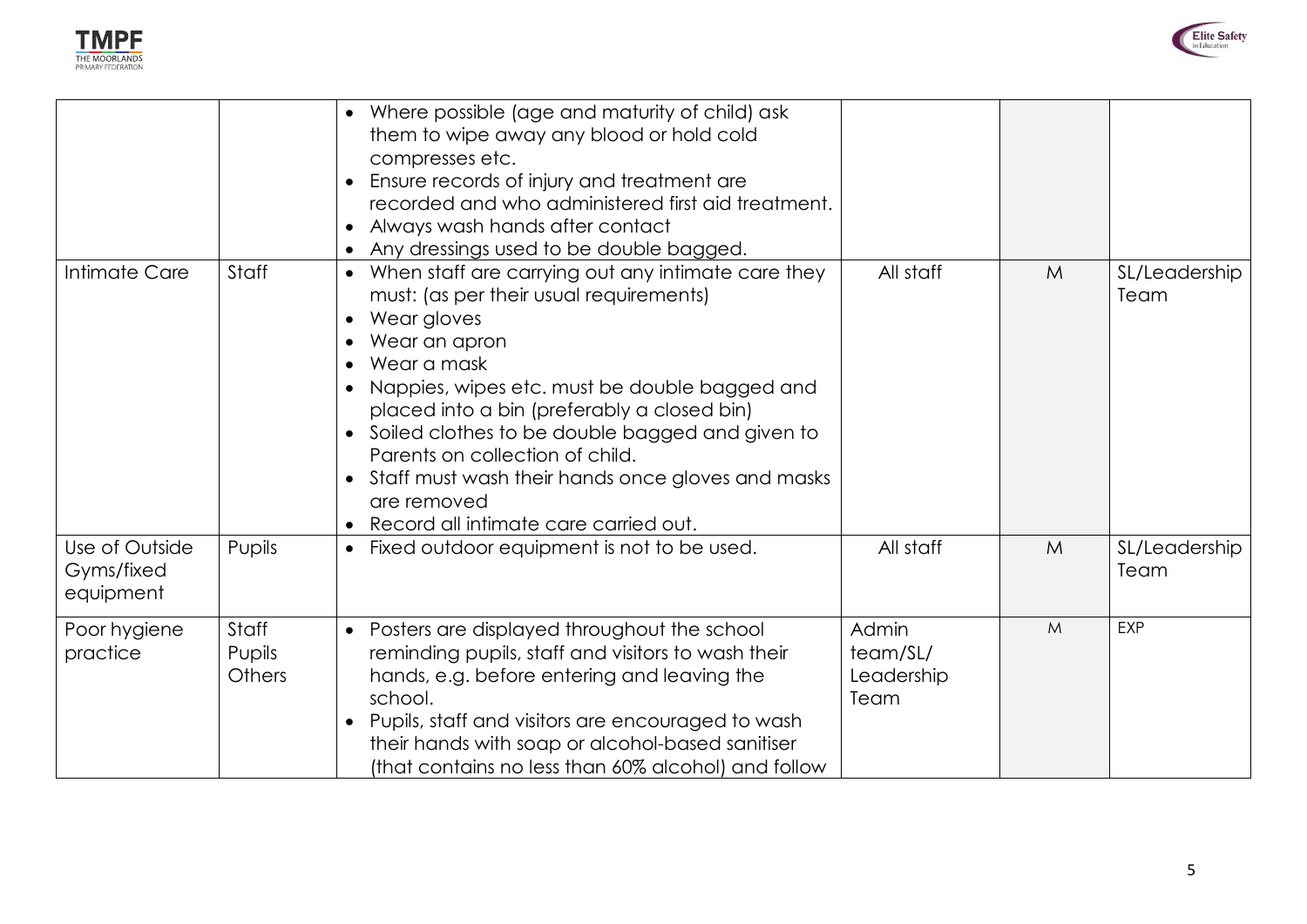



|                        |                           | infection control procedures in accordance with<br>the DfE and PHE's guidance.<br>Sufficient amounts of soap (or hand sanitiser where<br>applicable), clean water and paper towels/hand<br>dryers are supplied in all toilets and kitchen areas.<br>• Pupils may be supervised by staff when washing<br>their hands to ensure it is carried out correctly,<br>where necessary.<br>Pupils are forbidden from sharing cutlery, cups or<br>food.<br>• All cutlery and cups are thoroughly cleaned before<br>and after use.<br>Cleaners to carry out daily, comprehensive<br>cleaning that follows national guidance and is<br>compliant with the COSHH Policy and the Health<br>and Safety Policy.<br>• A senior member of staff arranges enhanced<br>cleaning to be undertaken where required -<br>advice about enhanced cleaning protocols is<br>sought from the Health Protection Team /Public<br><b>Health England</b> |                      |   |            |
|------------------------|---------------------------|-------------------------------------------------------------------------------------------------------------------------------------------------------------------------------------------------------------------------------------------------------------------------------------------------------------------------------------------------------------------------------------------------------------------------------------------------------------------------------------------------------------------------------------------------------------------------------------------------------------------------------------------------------------------------------------------------------------------------------------------------------------------------------------------------------------------------------------------------------------------------------------------------------------------------|----------------------|---|------------|
| Spread of<br>infection | Staff<br>Pupils<br>Others | • Spillages of bodily fluids, e.g. respiratory and nasal<br>discharges, are cleaned up immediately in line<br>with guidance, using PPE at all times.<br>Parents are informed not to bring their children to<br>$\bullet$<br>school or on the school premises if they show signs<br>of being unwell and believe they have been<br>exposed to coronavirus.<br>Staff and pupils do not return to school before the<br>minimum recommended exclusion period (or the                                                                                                                                                                                                                                                                                                                                                                                                                                                         | SL/Leadersip<br>Team | M | <b>EXP</b> |